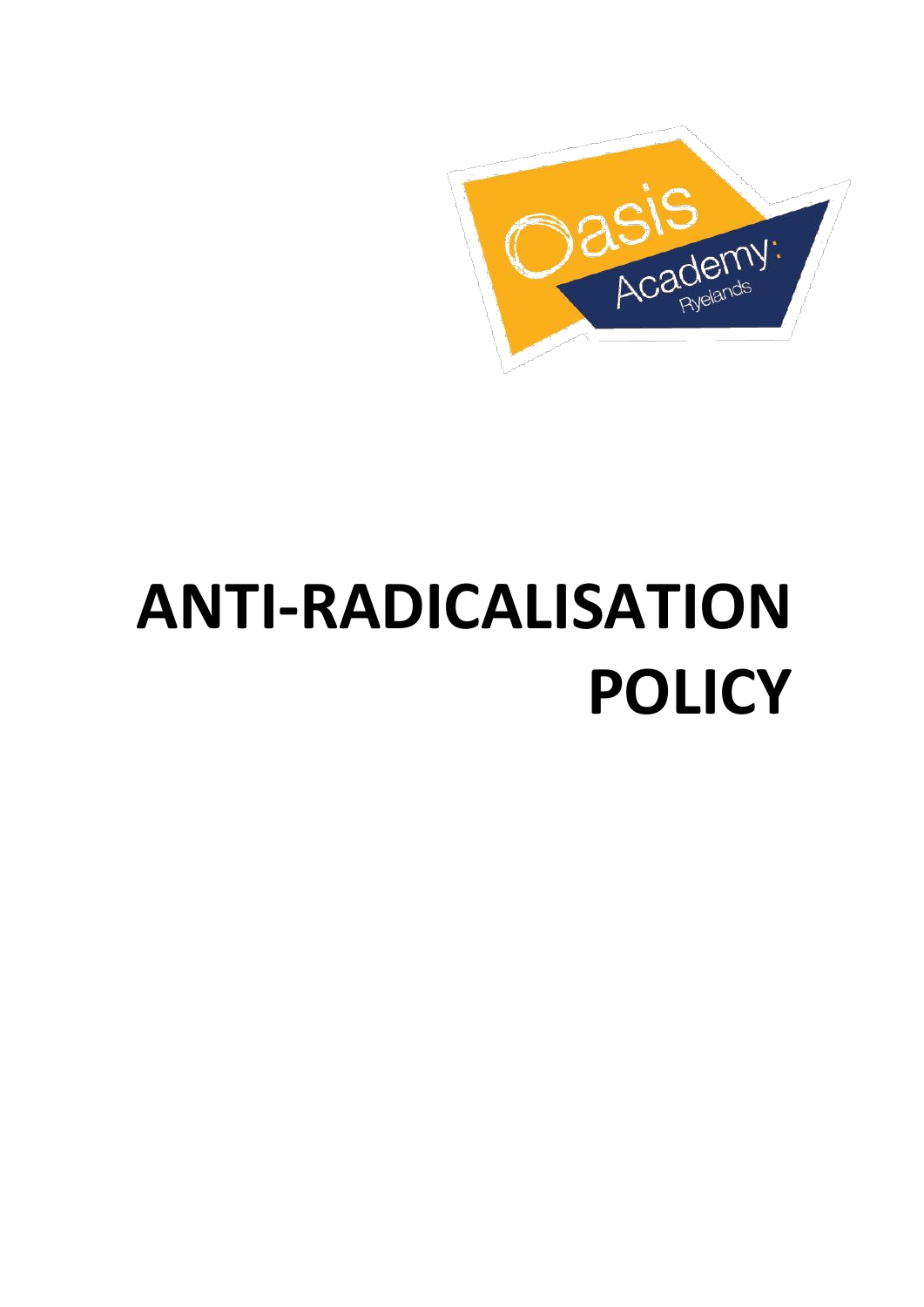#### **OASIS ACADEMY RYELANDS ANTI-RADICALISATION POLICY**

Oasis Academy Ryelands is a school where Core Values, underpin every aspect of school life. We are committed to fostering:

- A passion to include everyone
- A desire to treat everyone equally, respecting differences
- A commitment to healthy and open relationships
- A deep sense of hope that things can change and be transformed
- A sense of perseverance to keep going for the long haul

#### **THE AIMS OF THE SCHOOL ARE TO:**

- create a happy, stimulating, caring learning environment
- awaken and nurture a love of learning that will last a lifetime and provide everyone with the skills to pursue that learning independently and collaboratively
- enable everyone to reach the highest standard of which they are capable
- encourage all learners to develop their own interests, passions, enthusiasms, creativity and individuality
- help learners to understand and care about the world in which they live, and to believe in their ability and responsibility to change that world to make it better
- empower learners with the skills and understanding to live a healthy, successful life, physically, emotionally and spiritually
- foster respect, tolerance and love for others, regardless of race, gender, religion or difference, within a framework of equality of opportunity and fairness
- help learners to appreciate human achievements and aspirations and to believe in their own potential to attain great things
- promote a feeling of pride and confidence in learners' identities; as individuals, as members of our academy, as part of the local community and as citizens of the world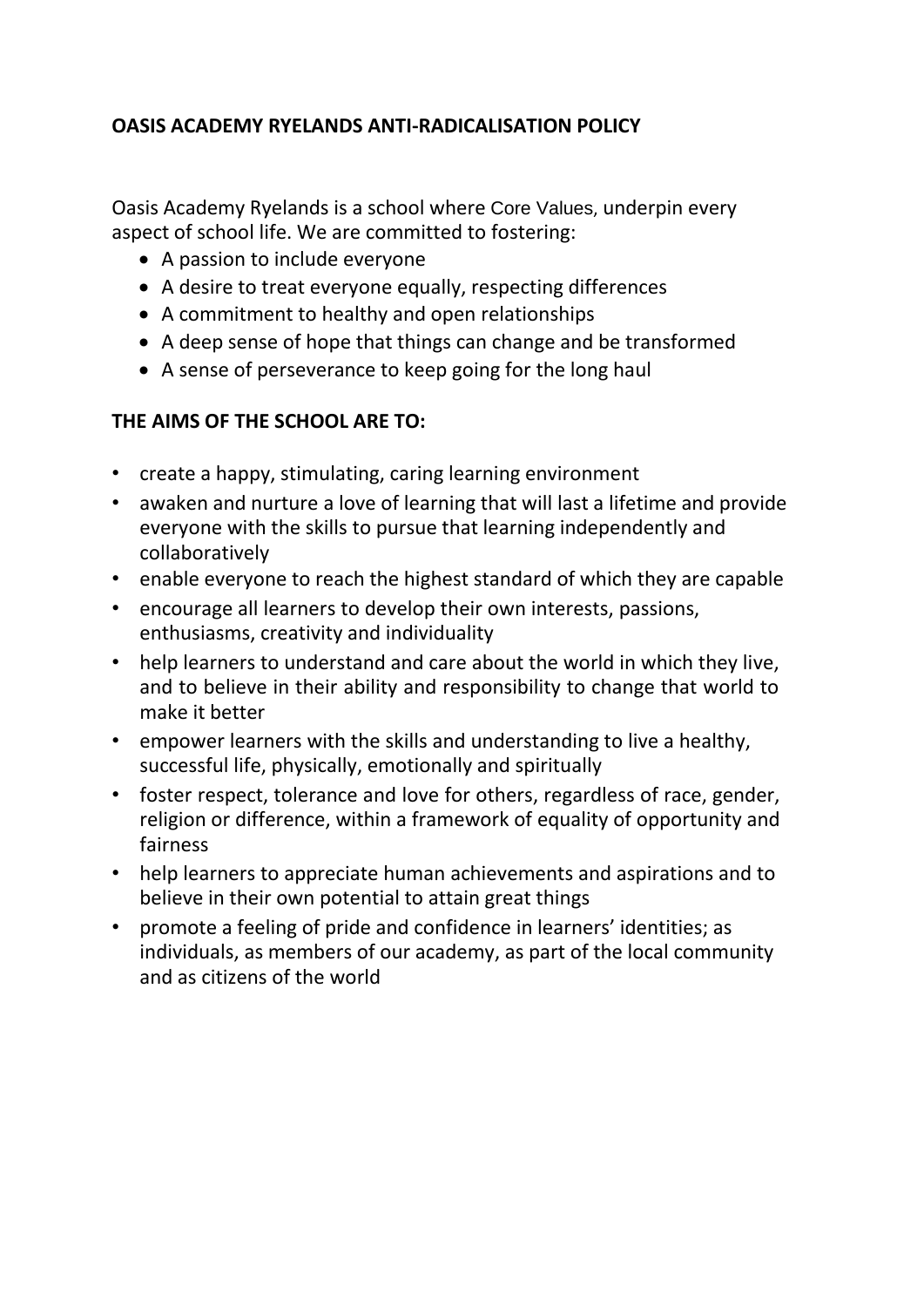**Oasis Academy Ryelands** is fully committed to safeguarding and promoting the welfare of all its pupils. As a school we recognise that safeguarding against radicalisation is no different from safeguarding against any other vulnerability*.* At Oasis Academy Ryelands all staff are expected to uphold and promote the fundamental principles of British values, including democracy, the rule of law, individual liberty and mutual respect, and tolerance of those with different faiths and beliefs.

In formulating this policy, the Academy Councillors have taken account of the guidance from the Department for Education (DfE) who has called for all public bodies to make explicit their preventative measures to minimise the threat of extremism in their setting.

# **DEFINITIONS AND INDICATORS**

Radicalisation is defined as the act or process of making a person more radical or favouring of extreme or fundamental changes in political, economic or social conditions, institutions or habits of the mind.

Extremism is defined as the holding of extreme political or religious views. Oasis Academies have a **zero tolerance** approach to extremist behaviour for all community members. We rely on our strong values to steer our work and ensure the pastoral care of our pupils protects them from exposure to negative influences. Furthermore, positive promotion of our Core Values equips our pupils with the skills to reject violence in all its forms.

# **AIMS AND PRINCIPLES**

The main aims of this policy statement are to ensure that staff are fully engaged in being vigilant about radicalisation; that they overcome professional disbelief that such issues will not happen here and ensure that we work alongside other professional bodies and agencies to ensure that our pupils are safe from harm.

The principle objectives are that:

- Pupils are encouraged to adopt and live out our Core Values. These complement the key "British Values" of tolerance, respect, understanding, compassion and harmonious living.
- Pupils are helped to understand the importance of democracy and freedom of speech, through the SEAL (Social, emotional aspects of learning), assemblies and through the elected Pupil Parliament.
- Pupils are taught how to keep themselves safe, in school and when using the internet.
- Pupils participate in local community events so that they appreciate and value their neighbours and friends who may not share their faith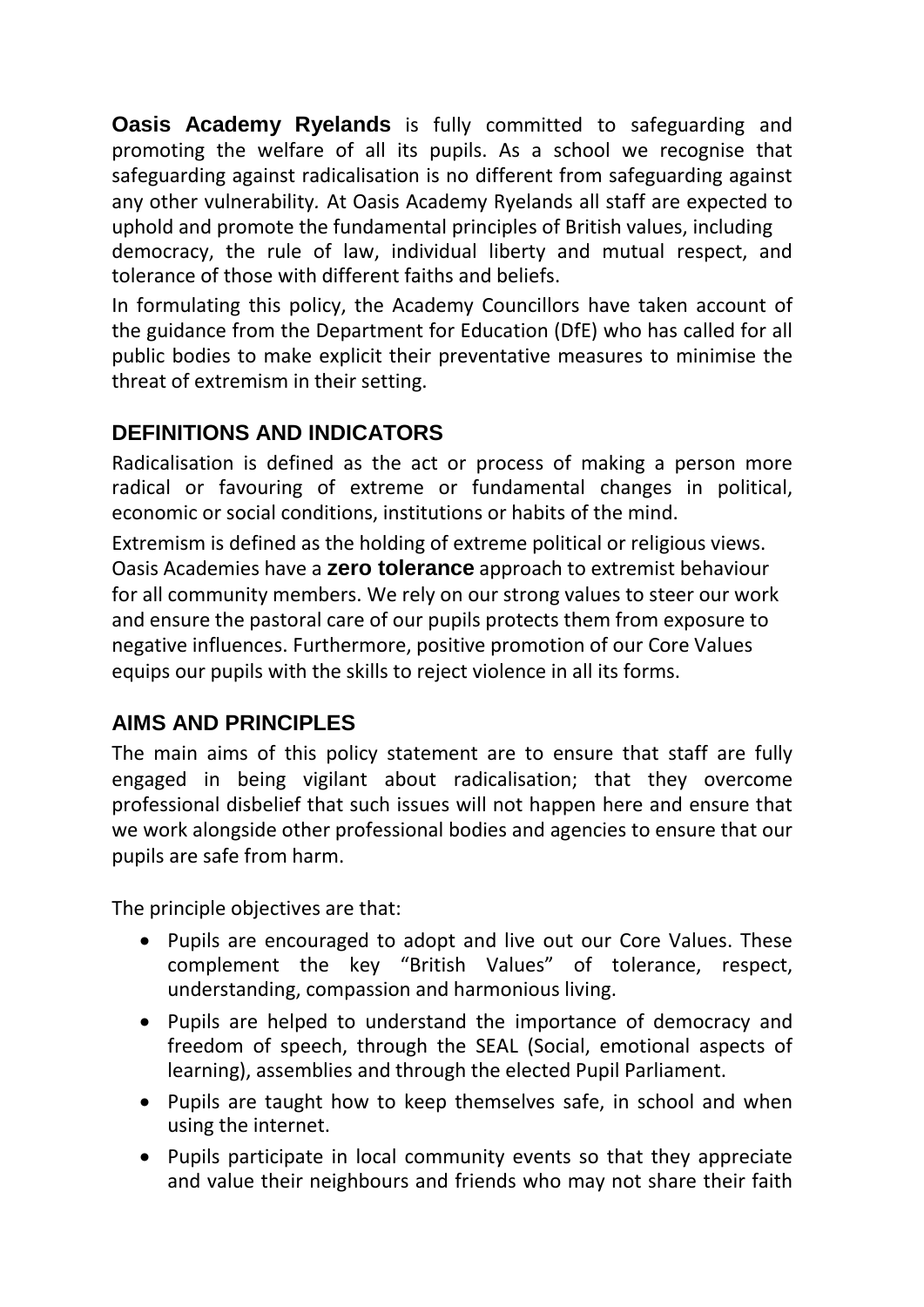background.

- Pupil's wellbeing, confidence and resilience is promoted through our planned curriculum and out of hours learning opportunities.
- Pupils are supported in making good choices from a very young age, so they understand the impact and consequences of their actions on others.
- Governors, teachers, teaching assistants and non‐teaching staff demonstrate an understanding of what radicalisation and extremism are and why we need to be vigilant in school.
- The Office for Security & Counter Terrorism works to counter the threat from terrorism and their work is detailed in the counter terrorism strategy CONTEST.

This strategy is based on four areas of work:

- **Pursue -** To stop terrorist attacks
- **Prevent -** To stop people becoming terrorists or supporting terrorism
- **Protect -** To strengthen our protection against a terrorist attack
- **Prepare -** To mitigate the impact of a terrorist attack

Our role, as a school, is outlined more specifically in the DCSF document 'Learning together to be safe: A toolkit to help schools contribute to the prevention of violent extremism.' (DCSF, 2015)

Primarily our work will be concerned with PREVENTION and is outlined more specifically in the DCSF document 'Learning together to be safe: A toolkit to help schools contribute to the prevention of violent extremism.'

**This policy should be read alongside the school's** Safeguarding, Equal Opportunities, E‐Safety and Anti‐bullying policies.

#### **PROCEDURES FOR REFERRALS**

Although serious incidents involving radicalisation have not occurred at Ryelands to date, it is important for us to be constantly vigilant and remain fully informed about the issues which affect the region in which we teach. Staff are reminded to suspend any professional disbelief that instances of radicalisation 'could not happen here' and to refer any concerns through the appropriate channels (currently via the Child Protection/ Safeguarding Leads). This policy is strictly adhered to should issues arise.